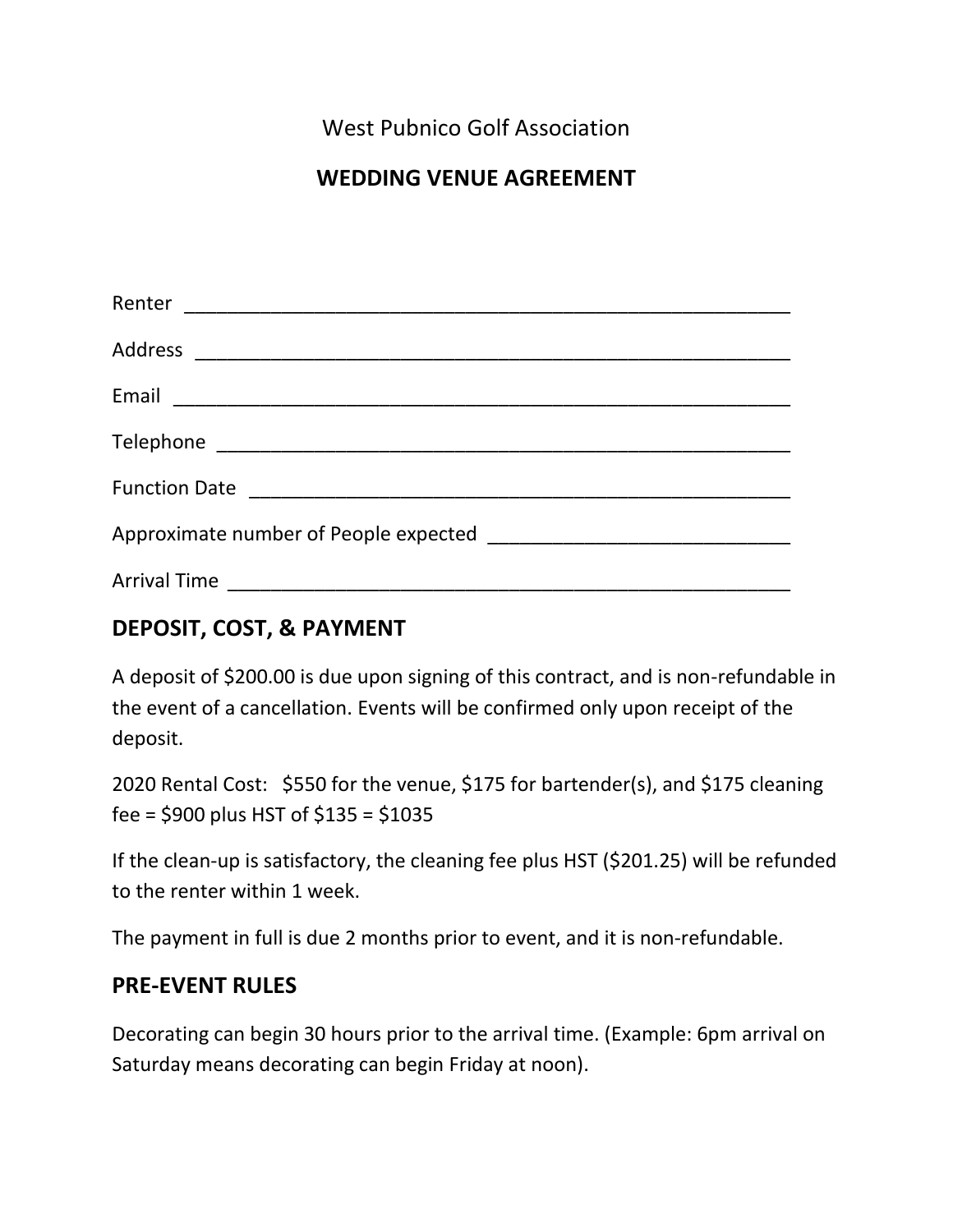Decorating will only take place during the regular hours of clubhouse operation.

Not permitted: candles that are not contained, the use of sparklers indoors, confetti, and homemade wine.

Refrain from using staples, tacks, nails or screws to put up decorations; please ask management what is acceptable.

If you desire to bring supplies earlier, you must make arrangements with management. Supplies must be brought in during open hours. A celebration cake can be stored if management agrees, however it is at the renter's risk.

Golfers will be advised that there is wedding preparation and ceremony happening; and while staff will do their best to ensure the reception room has no disturbances before and during the event, we cannot guarantee that.

Removal of decorations is the responsibility of the renter, and decorations must be removed by 10am the day following the event.

## **EVENT POLICIES**

Maximum seating is 130 people, and clubhouse capacity is 180 people. The maximum capacity on the deck is 40 people.

There will be a \$2 corking fee. We have a NSLC number for you to use when purchasing your preferred NSLC wine for your event.

Beverages: Anyone bringing their own beverages or homemade wine will be asked to leave the premises.

West Pubnico Golf Association reserves the right to refuse service to anyone at any time for any reason.

Last call is 1:00 am at the latest, or sooner if deemed necessary by West Pubnico Golf Course Staff.

All guests must vacate by 2:00 a.m.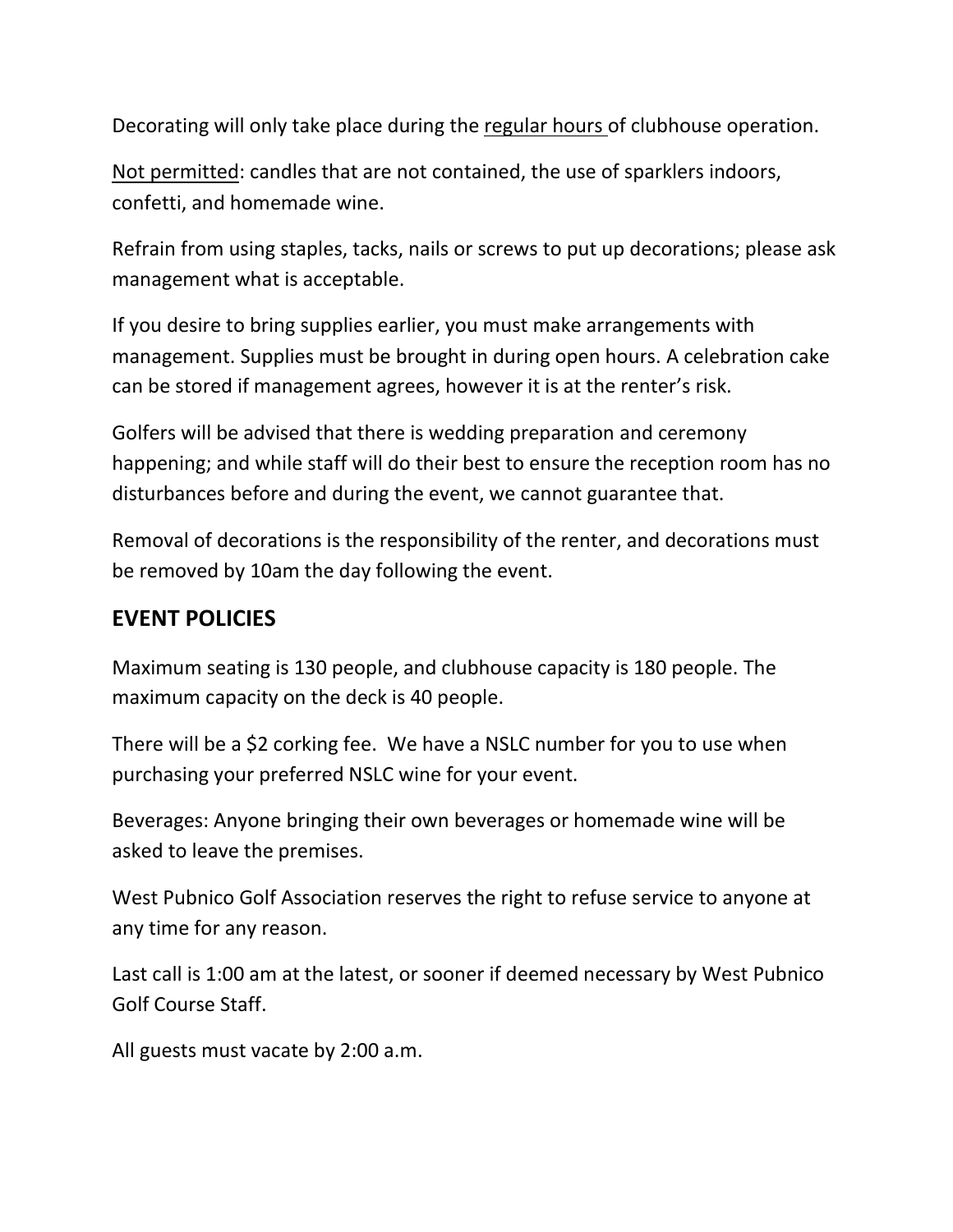Renter is responsible for providing their guests safe transportation to and from the West Pubnico Golf Course.

West Pubnico Golf Association is not responsible for any lost, stolen or damaged articles left on the premises prior to, during or following any event

The renter is responsible for any damage caused during the event.

### **THE RENTER AGREES**

- to keep the Clubhouse in the same condition as they found it, including the kitchen. As previously mentioned, if the clean-up is satisfactory, the cleaning fee plus HST (\$201.25) will be refunded to the renter within 1 week.
- that garbage must be sorted properly and understands that they are allowed to place it in the garbage bin at the clubhouse.
- that West Pubnico Golf Association shall not be liable for damages whatsoever to persons or property resulting from fire, storms, theft, etc.
- that personal vehicles are prohibited from any other area of West Pubnico Golf Course other than the parking lot and driveways.
- to pay or reimburse West Pubnico Golf Association for any damage to grounds, buildings or equipment caused by the renter or their guests.

## **WAIVER & RELEASE**

• The renter agrees to release the West Pubnico Golf Association, its directors and employees, from any liability from personal injury, property damage or loss sustained by the renter directly or indirectly resulting from the event.

• The renter agrees to indemnify, reimburse and hold harmless the West Pubnico Golf Association, its directors and employees, from and against any and all claims, demands, losses, costs, actions, suits or proceedings by Third Parties that arise out of or are attributable in any way to the event or the activities of the renter, its directors or employees or the use of the West Pubnico Golf Association's facilities.